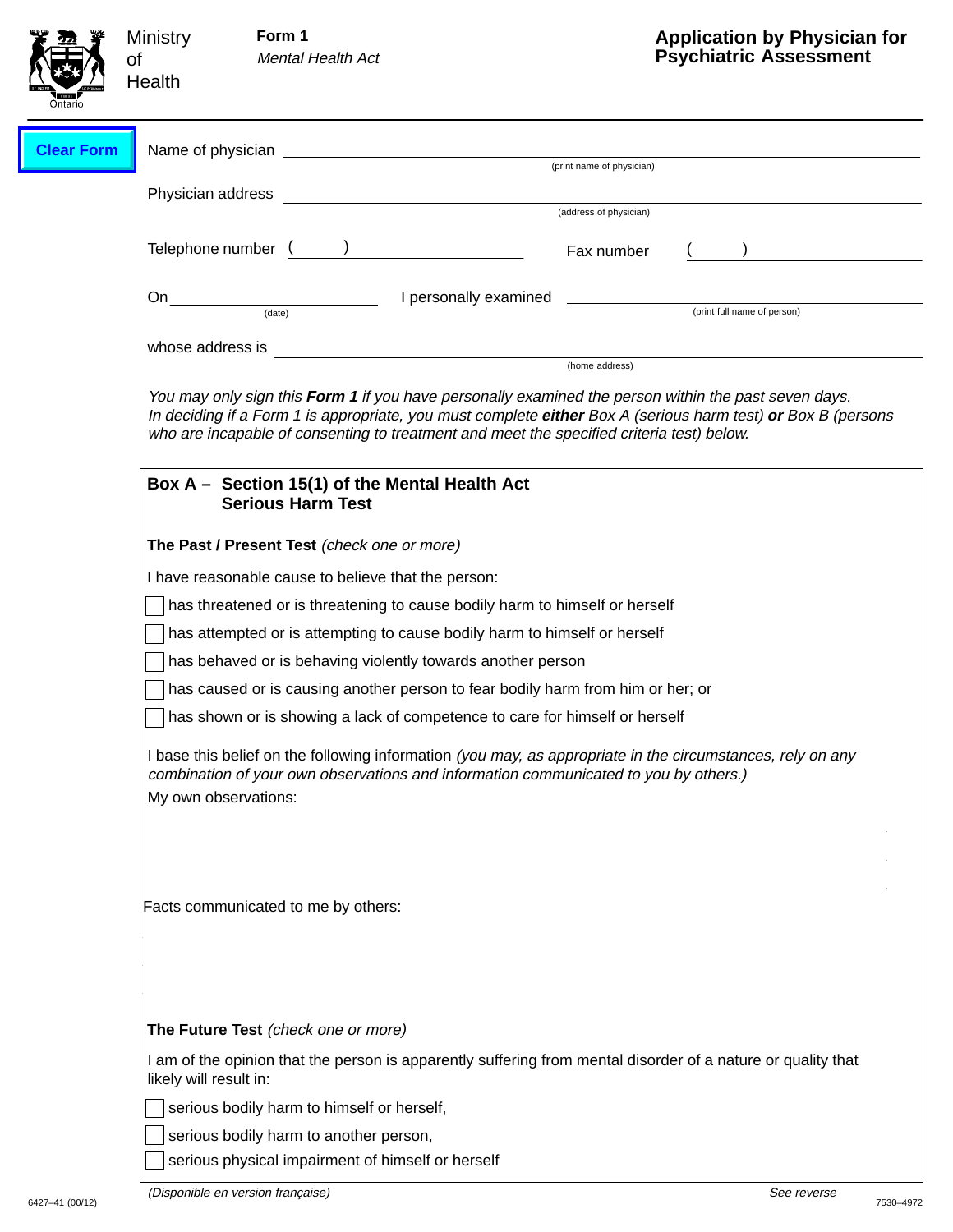# **Box A – Section 15(1) of the Mental Health Act Serious Harm Test (continued)**

I base this opinion on the following information (you may, as appropriate in the circumstances, rely on any combination of your own observations and information communicated to you by others.) My own observations:

Facts communicated by others:

# **Box B – Section 15(1.1) of the Mental Health Act Patients who are Incapable of Consenting to Treatment and Meet the Specified Criteria**

#### **Note: The patient must meet the criteria set out in each of the following conditions.**

I have reasonable cause to believe that the person:

1. Has previously received treatment for mental disorder of an ongoing or recurring nature that, when not treated, is of a nature or quality that likely will result in one or more of the following: (please indicate one or more)

serious bodily harm to himself or herself,

serious bodily harm to another person,

substantial mental or physical deterioration of himself or herself, or

serious physical impairment of himself or herself;

## AND

2. Has shown clinical improvement as a result of the treatment.

# AND

I am of the opinion that the person,

3. Is incapable, within the meaning of the Health Care Consent Act, 1996, of consenting to his or her treatment in a psychiatric facility and the consent of his or her substitute decision-maker has been obtained;

### AND

4. Is apparently suffering from the same mental disorder as the one for which he or she previously received treatment or from a mental disorder that is similar to the previous one;

<sup>(</sup>Disponible en version française)